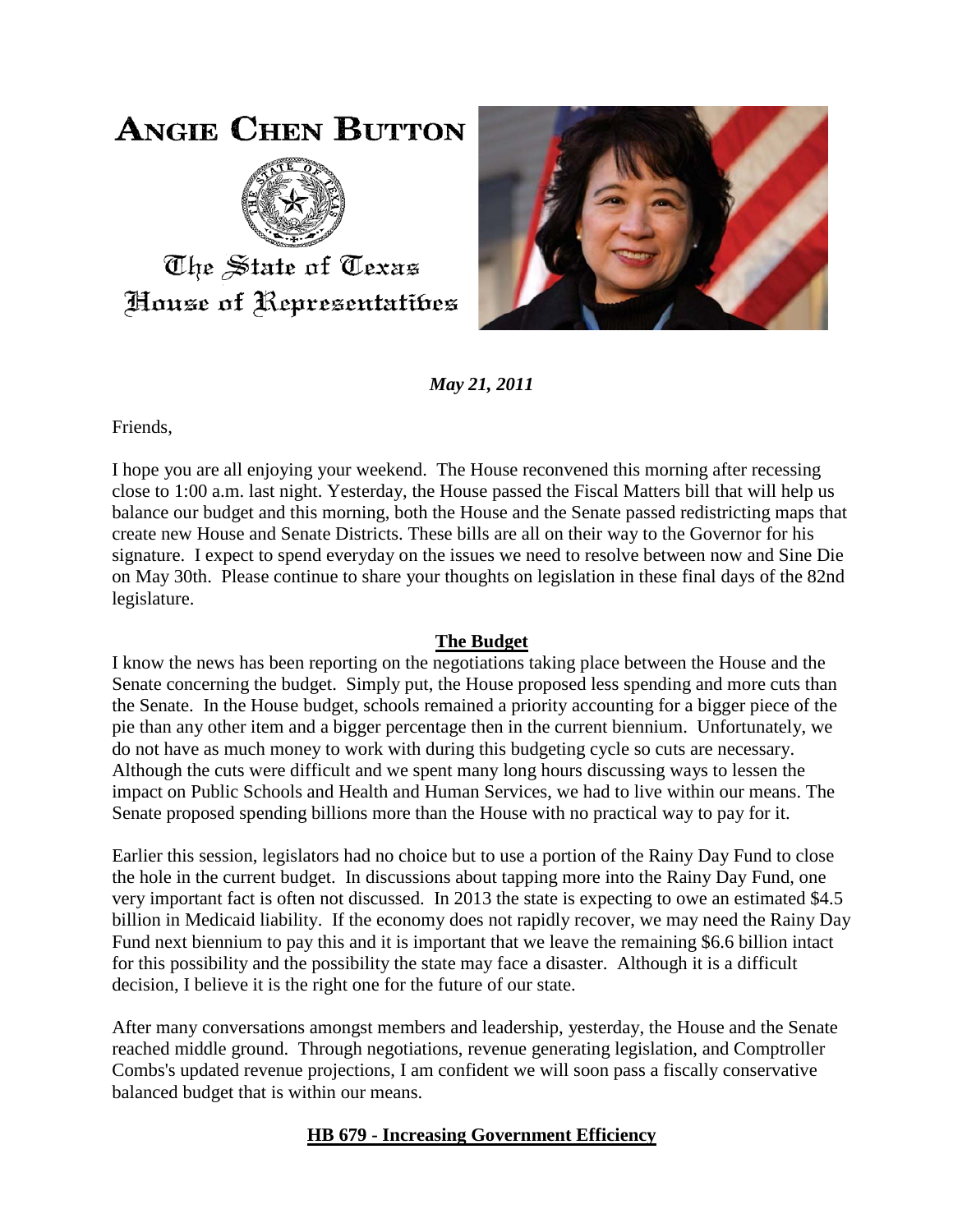This week, the Senate passed HB 679. HB 679 passed the House earlier this session and I am so happy to have authored this wonderful bill that will help our cities operate more efficiently. This bill brings the change order limit for cities, such as Garland and Richardson, up to the same level as counties and other government entities. A change order limit is the amount in which a city or other entity may approve additional work or expenses that may arise within the scope of a contract. HB 679 raises the limit from \$25,000 to \$50,000. The previous change order limit had been in place since 1995. HB 679 is good for businesses, good for cities, and good for the public because it allows city officials to spend more time providing vital services to the community and less time and money on needless administrative efforts. HB 679 is on the Governor's desk awaiting his signature.

## **HCR 147 - Promoting Regional Economic Development**

Currently, local governments have several tools at their disposal to recruit businesses to their communities. While local incentive packages can be a wonderful tool to bring jobs to our state, these programs become counterproductive when used to recruit businesses from neighboring communities. This problem becomes more prevalent during tough economic times. This practice is not true economic development as it simply moves jobs around instead of creating new ones. When neighboring communities compete against each other, they undermine the regional appeal and ability to market and recruit new businesses that create new opportunities for Texans.

HCR 147 encourages communities to coordinate their efforts and to focus on comprehensive planning toward economic development over localized, reactive approaches. I was happy to have the opportunity to lay this resolution out in front of the Committee on Business and Economic Development. We are competing in a global market. While individual cities may not be able to compete head to head with entire countries, if regions begin working together, we can go toe to toe with our competitors and bring jobs for Texans to Texas.

Richardson Mayor Gary Slagel came to Austin and offered his testimony and expertise to the committee. After the Mayor's testimony, the committee unanimously voted the resolution out.